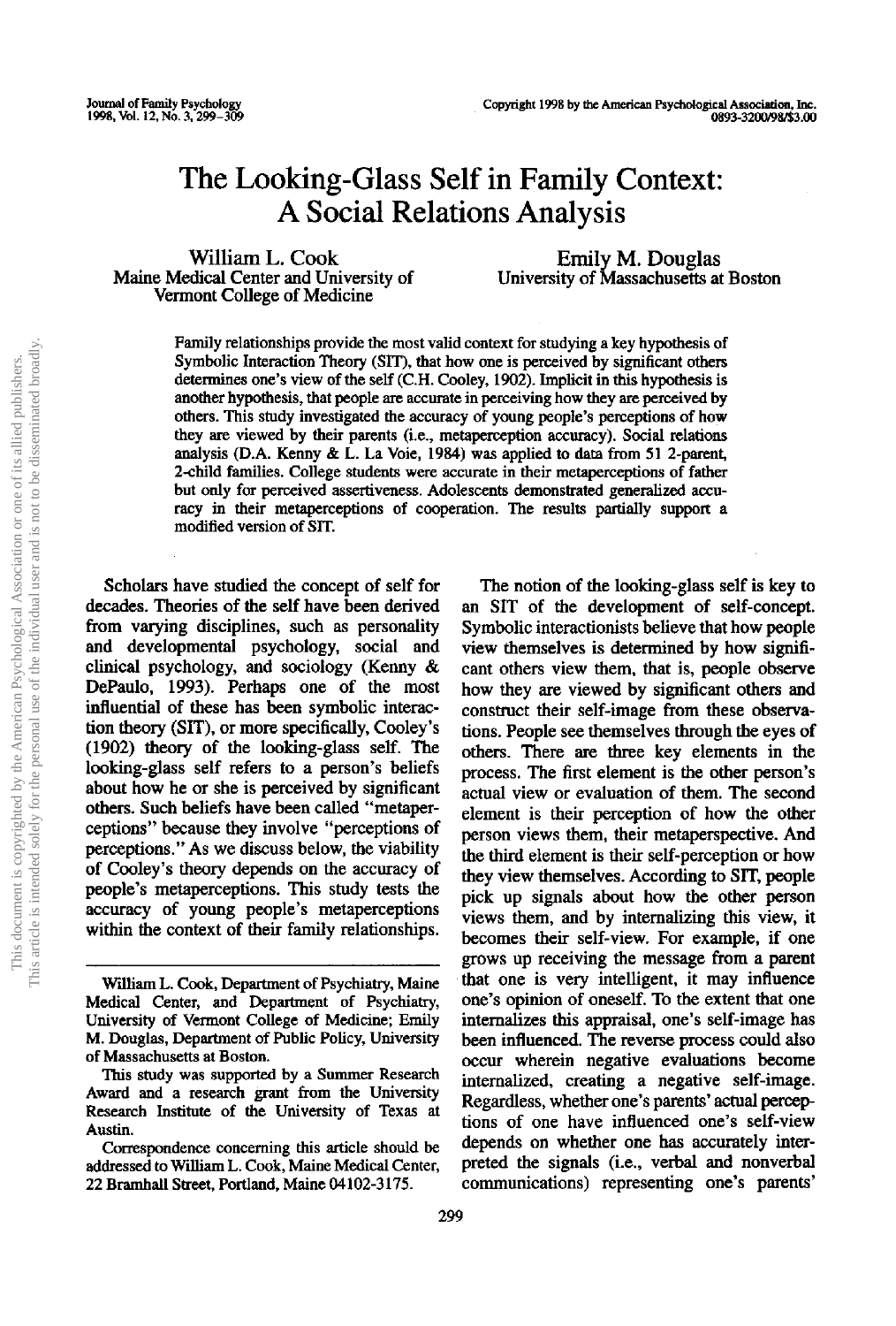evaluation. The theory of the looking-glass self assumes a relatively high degree of accuracy in these interpretations (or metaperceptions), or more specifically, that one's metaperceptions will be positively correlated with significant others\* actual perceptions of oneself (Felson, 1980).

Most of the research concerning accuracy of metaperceptions has been based on nonfamilial relationships. Kenny and DePaulo (1993) reviewed and reanalyzed eight such studies. Although they found substantial accuracy in interpersonal perceptions, they concluded that the weight of evidence did not favor SIT. For instance, they found a strong tendency for individuals to be highly consistent in how they think they are viewed by others, suggesting that people do not use much unique information from particular others in making judgments about how they are viewed. The looking-glass self hypothesis presumes that people are attuned to signals about how specific others view them (Felson, 1989), suggesting that metaperceptions should be somewhat unique to a particular partner (unless, of course, the views of multiple others are in agreement).

Kenny and DePaulo (1993) also explored the notion that when accuracy is attained, it may be an artifact of assumed reciprocity: "If Jack sees Jill as kind, he may just assume that Jill will also see him as kind.  $\ldots$  If Jack's theory is right—if perceptions of traits really are reciprocated then his belief that Jill will see him as kind will also be right" (p. 154). The level of reciprocity of perceptions in these studies, at least with regard to affective or evaluative variables, was sufficient to support this explanation of accuracy. In addition to these results, they found correlations between self-perceptions and metaperceptions that were consistently larger in absolute size than the accuracy correlations. People think they are viewed by others in a manner very similar to how they view themselves and to an extent greater than accuracy can explain, suggesting a process of projection. If people assume that others' perceptions of them are informed by the same observations as their own self-perceptions, it follows that selfperceptions and metaperceptions will be more highly correlated than other-perceptions and metaperceptions (i.e., the components of accuracy). Moreover, if one's self-perceptions, one's metaperceptions, and another's perceptions of

one are all informed by the same observations, then one's metaperceptions will necessarily be accurate (Felson, 1989). Note that this latter hypothesis provides an alternative mechanism for accuracy compared with the process proposed in SIT. Although there may be other mechanisms by which accuracy of metaperceptions may develop, the point remains that SIT requires accuracy of metaperceptions, and the absence thereof is evidence against SIT.

# Accuracy of Metaperceptions in Family Relationships

Kenny and DePaulo (1993) acknowledged that it may be unfair to judge SIT on the basis of social psychology experiments involving participants who are relatively new acquaintances and who have met each other at later stages of development (e.g., college roommates). The level of accuracy of metaperceptions among family members provides a better test of the looking-glass self hypothesis. However, on the basis of their analyses of nonfamilial data, they propose a hypothesis that has important implications for family theory. Specifically, they suggested that long-term familiarity, such as that found in family relationships, may have the opposite effect on the development of accuracy. They speculate that when two people first meet each other, they may pay close attention to how they are viewed by the other, and they may be accurate in their perceptions. As they grow more accustomed to each other (i.e., take each other for granted), they may become less attuned to the other's signals or evaluations. Thus, over time, people may become increasingly inaccurate in their metaperceptions. The implication of this view is that family members will be less accurate in their metaperceptions than groups of relative strangers. A tendency for family members to adapt and respond to outdated and mistaken assumptions about each other may be an important source of marital and family conflict (Kobak & Hazan, 1991), or at the very least may serve as an important qualifier of our notion of close relationships. It is important, consequently, to encourage research on the accuracy of family members' metaperceptions.

Although no studies directly compare the relative accuracy of family members versus strangers, accuracy of metaperceptions has been studied in family context. In a test of SIT, Felson (1989) assessed children's metaperceptions of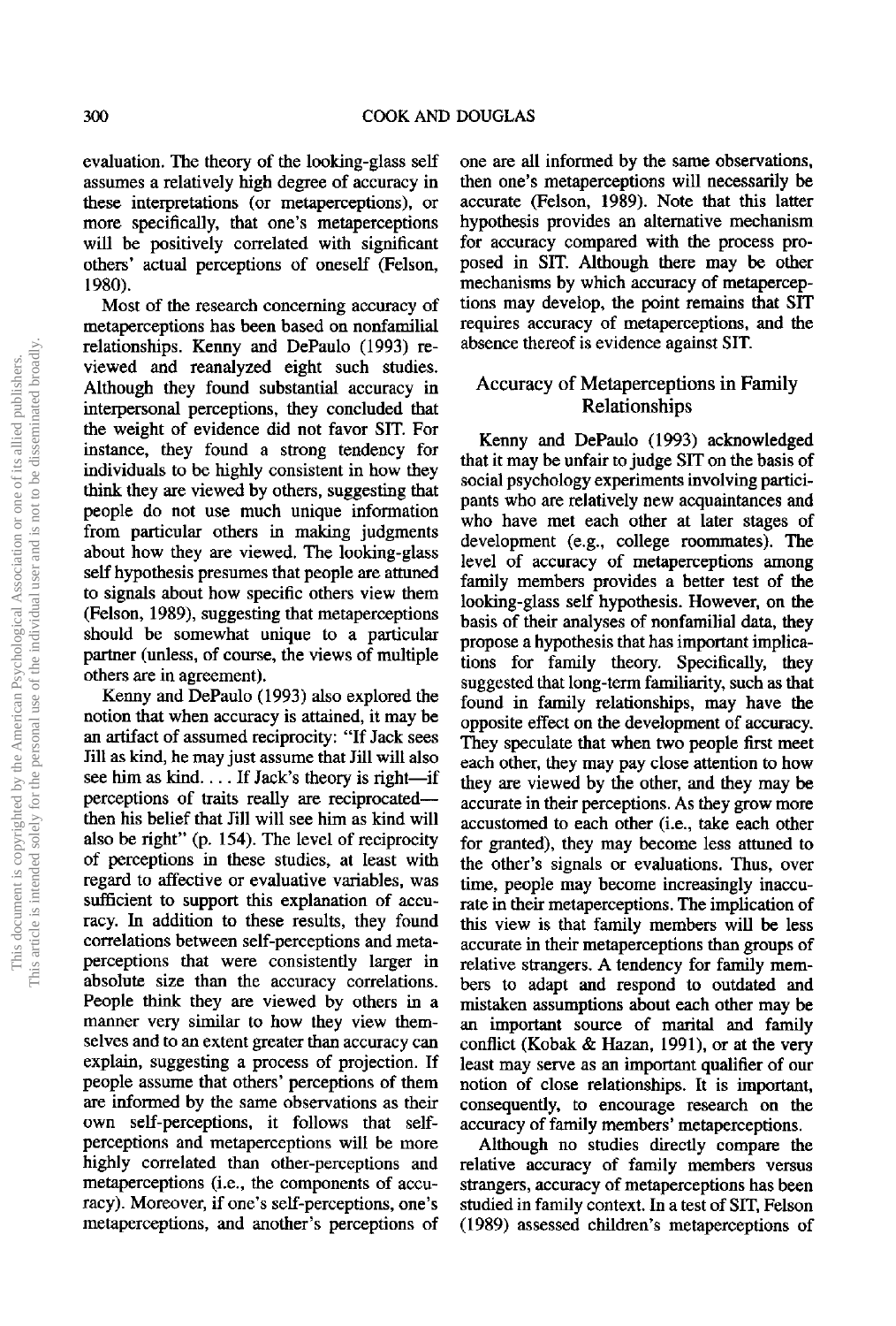their mothers', fathers', and teachers' beliefs about the children's academic, athletic, and social standings. Zero-order correlations between parents' and teachers' actual appraisals and the children's metaperceptions were generally significant and indicated generalized accuracy. By generalized accuracy, it is meant that the child knew how he or she was viewed in general, whereas he or she may not be particularly more accurate in judging one parent's appraisal compared with the other's or compared with that of the teacher. Little evidence of relationship-specific accuracy was found. Felson (1989) viewed this as indicating that there is not a specific significant other that influences our self-concept. Instead, the selfconcept is influenced by perceptions of the *generalized other,* a concept introduced into SIT by Mead (1934). The generalized other represents one's view of how one is viewed by others in general.

It has been realized for some time, however, that one should not infer accuracy on the basis of zero-order correlations (Cronbach, 1955; Kenny & Albright, 1987). In order to determine whether metaperceptions might be accurate at the relationship level of analysis, variance in perceptions that is unique to the relationship must be separated or partitioned from variance in perceptions that reflects a general, individual difference or trait. The social relations model (SRM; Kenny, 1995; Kenny & La Voie, 1984) takes these complexities into account. Separation of accuracy correlations into individual and relationship levels of analysis also makes it possible to evaluate whether Mead's notion of the generalized other fits the data better than Cooley's relationship-specific version of SIT.

# Interpersonal Perceptions and the Social Relations Model

Children from different families will certainly differ in their perceptions of how their parents view them, and parents will undoubtably differ in how they view their children. According to the SRM (Kenny, 1995), these differences (i.e., variances) in people's interpersonal perceptions are a function of three components: perceiver effects, target effects, and relationship effects. A perceiver effect reflects a generalized tendency to see others in a particular way. For example, a child who views his mother positively (or negatively) will also perceive his father and sibling positively (or negatively). Consistency in perceptions across multiple relationships reflects a perceiver effect. A target (or partner) effect reflects the tendency to be seen by others in a generally similar fashion. For example, a teenager may consistently elicit negative evaluations from all other family members. A relationship effect reflects the extent to which a perception is unique to a particular relationship (i.e., independent of the perceiver and target effects). Perceiver and target effects, because they reflect cross-situational consistencies (viz., cross-relationship consistencies) in perceptions, indicate processes operating at the individual level of analysis (i.e., individual differences). Relationship effects, however, reflect processes operating at the dyadic level of analysis. When applied to certain data structures, the SRM may also test for a group-level effect (Cook, 1993, 1994). The SRM is the only structural equation model developed so far that integrates data on all relationships in the nuclear family and provides information on systematic sources of variance at each of the levels of analysis generally proposed as components of the family generally proposed as components of the family system (1.e., t.<br>relationship).1

According to the SRM, accuracy can (and should) be measured at both the individual and dyadic (i.e., relationship) levels of analysis (Kenny & Albright, 1987). Importantly, the sign on the accuracy correlation (i.e., a positive or negative correlation) at the individual and relationship levels may differ. Thus, zero-order correlations, which essentially sum over the two different levels of analysis, may be nonsignificant because the effect at one level of analysis has canceled out the effect at the other level of analysis (see Kenny & Nasby, 1980). In this case, the presence of true accuracy will not be detected, resulting in a Type II error. SRM analysis, because it partitions the variance in interpersonal perceptions into the individual and relationship components, enables one to test for

<sup>&</sup>lt;sup>1</sup> The family-group effect is tested only when all family members are reporting on the same variable (e.g., self-reported cooperativeness). A family effect was not included in the models reported below because the models included different variables for parental reports (e.g., other-perceptions) and child reports (e.g., metaperceptions). Thus, to specify that the variables reflected a single source (i.e., a family-group effect) was not warranted.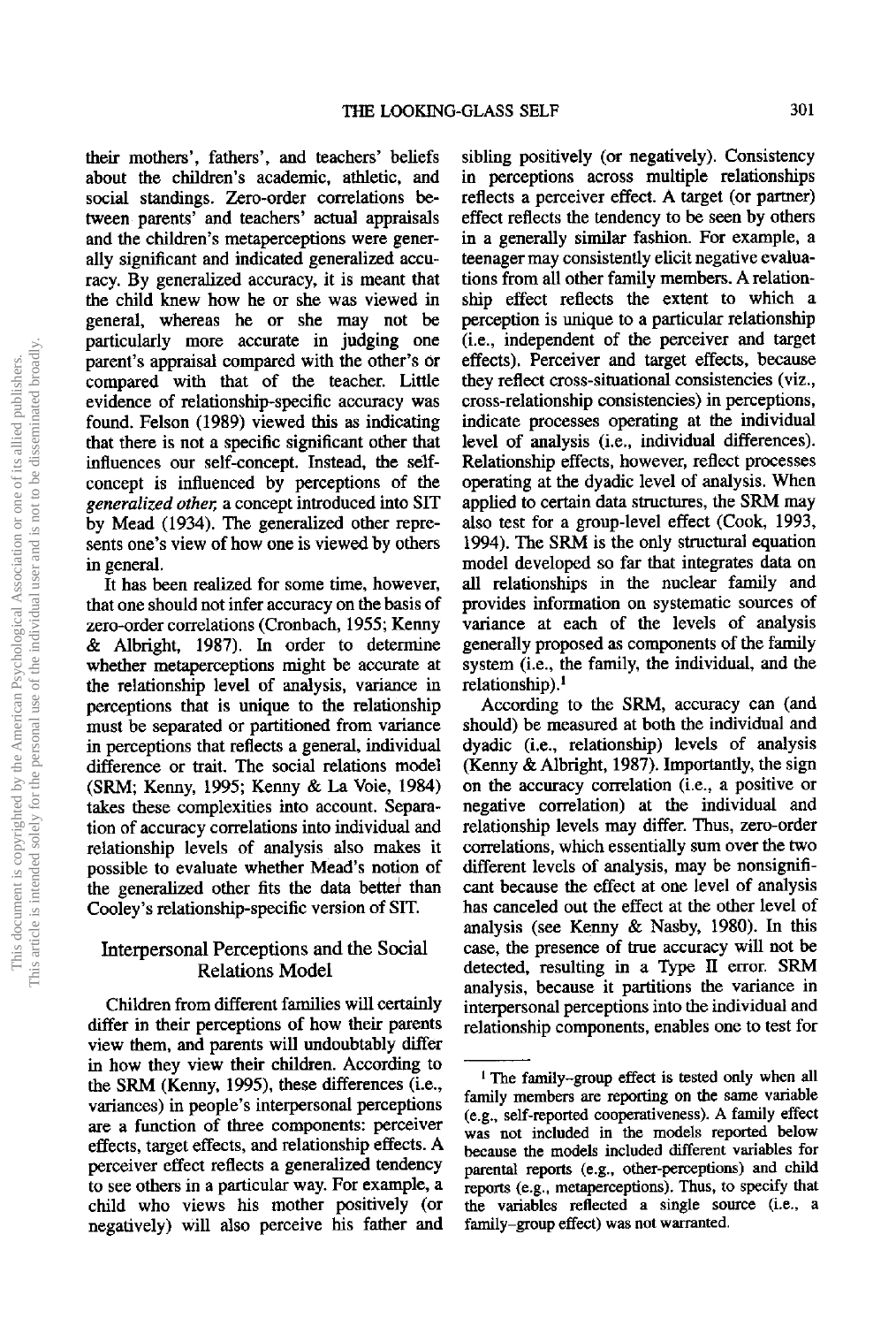accuracy at each level independently, thus overcoming the potential for effects at one level of analysis to confound and cancel effects at the other.

In this study, the SRM was used to test two hypotheses relevant to theories about the development of a self-image. Hypothesis 1 was that self-perceptions and metaperceptions would be positively correlated. From the viewpoint of SIT, self-perceptions would be correlated with metaperceptions because they were caused by metaperceptions. Hypothesis 2 was that the metaperceptions of children in relation to their parents would be accurate. Without the stipulation that metaperceptions would be accurate, the looking-glass self hypothesis would be, at best, half empty.

#### Method

### *Participants*

Four family members (mother, father, college student, and adolescent) from 51 families returned complete survey data for this study. The families were primarily Caucasian and middle class. Of the college students, 12 were males and 39 were females, whereas 26 of the adolescents were males and 25 were females. The mean age for the male participants was 22 for the college students and 17 for the adolescents. The mean age for the female participants was 21 for the college students and 18 for the adolescents. The mean age for mothers was 46, and for fathers it was 48. With one exception, neither the college students' nor the adolescents' age or sex correlated significantly with the interpersonal perception variables in this study. The one exception was that mothers viewed older college students as more cooperative  $(r = .24, p < .05)$  than younger college students. Given the number of correlations tested (eight total), this one could have occurred by chance. Consequently, it was not necessary to control for it in subsequent statistical tests.

### *Procedure*

As part of a study of perceived control in family relationships (Cook, 1993), 122 college students from a large southwestern university completed questionnaires on three different family relationships: (a) relationship with mother, (b) relationship with father, and (c) relationship with a younger sibling. All college students who had a younger sibling at least 12 years old and still living at home were asked for permission to contact and recruit their families into the broader study. If the family agreed to participate, they were sent questionnaires by mail with postagepaid self-addressed return envelopes. The college student and the younger sibling were each given \$10 if all 4 family members returned complete questionnaires on their relationships with the other 3 relatives.

### *Measures*

While separately referencing their relationship with each of three other family members, participants reported on (a) their self-perceptions (i.e., how they behave toward the target), (b) their other-perceptions (i.e., their view of how the target behaves toward them), and (c) their metaperceptions (i.e., how they think they are viewed by the target). Three domains or content areas were investigated: assertiveness, firmness, and cooperation. Participants first read a definition of the term (e.g., *assertiveness)* then responded to three perception items (self-perceptions, other-perceptions, and metaperceptions) using 5-point Likert scales with response options ranging from 1 to 5. Each of the three content areas were defined for participants. The following was the definition for *assertiveness:* "You are Assertive when you ask someone in a clear, nonhostile way to do something or stop doing something because it would be best for you." *Firmness* was defined as follows: "Being Firm is a kind of assertiveness that involves being able to say No when someone makes a request or demand of you." *Cooperativeness* was defined as follows: "You are Cooperative when you help or encourage another person to achieve their goals or goals that you have in common." Given these definitions, participants then answered questions about their self-perceptions, their other-perceptions, and their metaperceptions. For example, the following three questions were addressed with respect to cooperativeness:

1. When needs or wants something from you, how often are you COOPERATIVE with his or her effort to get it? (self-perception)

2. When you need or want something from , how often is he or she COOPERATIVE with you? (other-perception)

3. How often does \_\_\_\_\_ think you are COOP-ERATIVE? (metaperception)

Participants were instructed to "mentally insert the name" of the specified target (i.e., family member) in the blank that appeared in each question so that responses would be specific to that person.

# *Analysis*

Family versions of the SRM have been presented in detail elsewhere (Cook, 1993; Cook, 1994; Cook, Kenny, & Goldstein, 1991; Kashy & Kenny, 1990). In the present study, the models are different in that only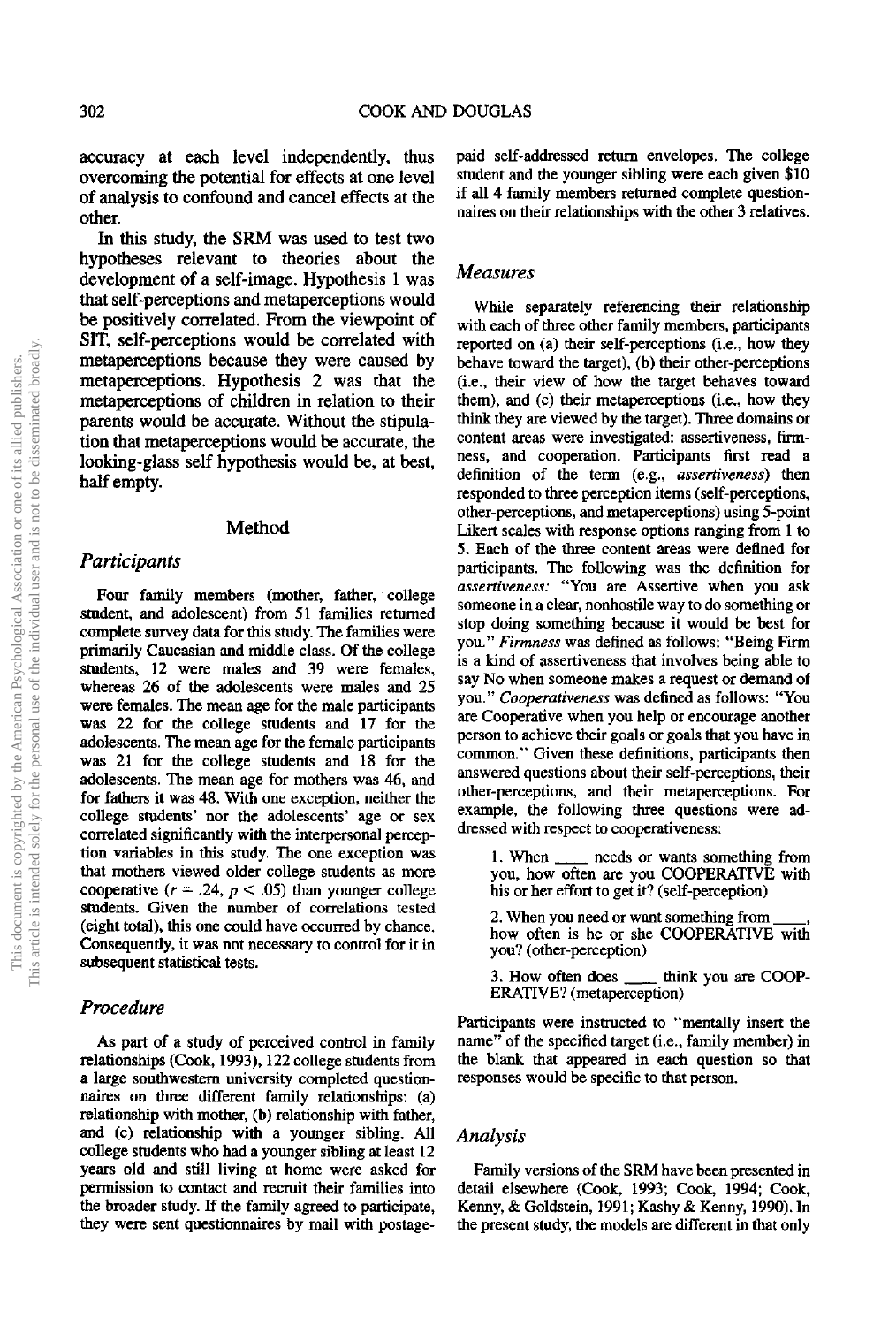cross-generational data are used (interparental and sibling relationships data are excluded). Thus, the input data for the structural equation model consists of an  $8 \times 8$  covariance matrix of data from the following relationships: (a) mother-college student, (b) mother-adolescent, (c) father-college student, (d) father-adolescent, (e) college student-mother, (f) college student-father, (g) adolescent-mother, and (h) adolescent-father. In the family version of the SRM, each relationship measure is specified to be a function of the following components: (a) a family effect, (b) an actor effect, (c) a partner effect, (d) a relationship effect, and (e) error variance. Thus, adolescents' perceptions of their cooperation with their mothers may be affected by interfamilial differences in cooperation (i.e., some families are more cooperative than others as groups), individual differences in adolescents' tendency to cooperate with others in general (i.e., actor effects), differences in mothers' tendency to elicit cooperation from others in general (i.e., partner effects), adolescents' cooperation with their mothers that is unique to that relationship (i.e., relationship effects), and random noise in the data. When the data reference interpersonal perceptions (i.e., other-perceptions and metaperceptions), the term *perceiver effect* was used in place of *actor effect,* and *target effect* was used in place of *partner effect.* In the present analyses, relationship effects are not partitioned from error variance and therefore may have attenuated correlations with other variables. Note that in the family version of the SRM, a family-group effect is estimated. In the original (nonfamily) version of the SRM (Kenny & La Voie, 1984), group effects are not expected and are therefore not estimated.

Actor and partner effects represent individual differences insofar as they are based on crosssituational (or cross-relationship) consistencies in behavior or perceptions. Relationship effects, however, are at the dyadic level of analysis (i.e., they cannot be generalized to the individual because they are specific to particular relationships, e.g., differences in the way a mother views her two children). It follows that reciprocity and accuracy might occur at either the individual or the dyadic level of analysis, or both. Reciprocity at the individual level of analysis is based on the correlation of actor and partner effects for individuals within a particular role. For example, to the extent that adolescents are cooperative with all other family members, they may elicit cooperation from all other family members. The actor-partner correlation measures generalized reciprocity (i.e., reciprocity at the individual level of analysis). Dyadic reciprocity is measured by the correlation of the appropriate relationship effects. For example, adolescents who are uniquely cooperative with their mothers may elicit an uncharacteristic degree of cooperation from their mothers. As mentioned earlier, the sign on a correlation based on effects at one level

of analysis may be positive, whereas the sign of the correlation at the other level of analysis may be negative. In such cases the zero-order (i.e., nonpartitioned, raw-score) correlations may be canceled out. It is for this reason that testing accuracy correlations separately for each level of analysis is important (see Kenny & Albright, 1987).

Reciprocity, by definition (Cairns, 1979), involves the exchange of the same kind of behavior (e.g., the exchange of cooperation between mothers and their adolescent children). Accuracy, on the other hand, involves the correlation of two different variables: the perceptual variable and the criterion variable (Kenny *&* Albright, 1987). In the present case, the criterion variables are based on perceptions of the target's cooperation (i.e., other-perceptions), and the perceptual variables are family members' beliefs about how they are perceived by the target (i.e., metaperceptions). For example, adolescent accuracy at the individual level is measured by the correlation of the adolescent target effect (or partner effect) from the analysis of their parents' other-perceptions, representing the extent to which they are generally seen as cooperative, and by their perceiver effects (or actor effects) from the analysis of their metaperceptions, which represent the extent to which there is consistency in their beliefs about how cooperative others think they are. This correlation addresses the question, Do adolescents who are seen by others as cooperative believe that others see them as cooperative? Accuracy at the dyadic level is measured by the correlation between the appropriate relationship effects. For example, adolescents' accurate perceptions of their mothers' perceptions of them is measured by the correlation of the relationship effect for adolescent metaperceptions of mother with the relationship effects of mothers' perceptions of their adolescent. This correlation addresses the question of whether adolescents who believe they are viewed as cooperative by their mothers actually are viewed that way by their mothers (controlling for factors at the individual level of analysis).

The SRM analysis for accuracy requires the estimation of two partial SRM models or submodels within the same analysis. Specifically, one submodel is specified for the four variables representing parental perceptions of their children's cooperativeness (i.e., other-perceptions), and another submodel is specified for the four variables representing the college students and adolescents metaperceptions of cooperation (i.e., how cooperative they think they are in their parents' eyes). Note that the submodels are not complete SRM models but rather use only the specific data needed to test for accuracy. Because parents and children are not rating the same variables (parents report on other-perceptions and children report on metaperceptions), the family effect is not included in the model. Because this is the first time the family version of the SRM has been used to test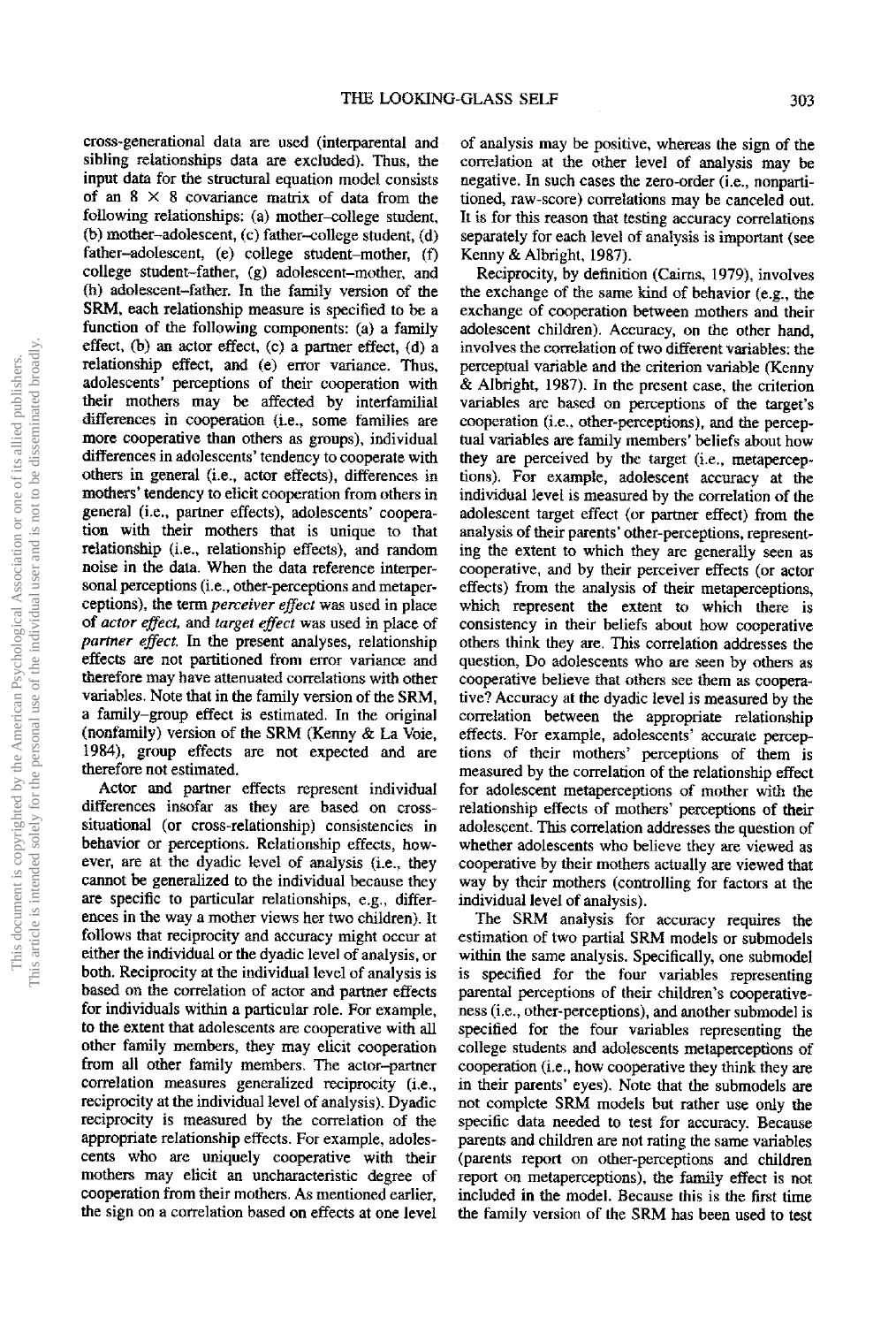accuracy, the EQS (Bentler, 1989) specifications of the model are presented in the Appendix. EQS is one of many structural equation modeling programs that can be used for these analyses.

A slightly different structural model is used to test the relationship between metaperceptions and selfperceptions (Hypothesis 1). The question is whether children who believe they are seen as cooperative actually see themselves as cooperative. Specifically, the four measures of children's metaperceptions of cooperation form one submodel, and the four measures of children's self-perceptions form the other submodel. The correlation of the two perceiver effects within a role (e.g., adolescent self-perceived cooperation and adolescent metaperceptions of cooperation) and the correlation of the appropriate relationship effects (e.g., adolescent-mother cooperation and adolescent-mother metaperception of cooperation) test the hypothesis. Because all the data are obtained from the children, the family effect is not estimated.

### Results

SRM analyses of the three variables (assertiveness, firmness, and cooperativeness) from the three perspectives (self-perceptions, otherperceptions, and metaperceptions) are not presented so that the focus on the central theoretical issue (metaperception accuracy) is maintained.<sup>2</sup> However, two aspects of these analyses are important to the interpretation of the results, so we briefly discuss them. First, reciprocity of other-perceptions, if significant, provides an alternative mechanism for the development of accuracy. As mentioned in the text, if there is reciprocity of other-perceptions, then assumed reciprocity can be an artifactual source of metaperception accuracy (see Kenny & DePaulo, 1993). For the variables analyzed in the present study, there was no evidence of reciprocity of other perceptions. Thus, the interpretation of metaperception accuracy as a consequence of assumed reciprocity is not viable.

Second, to the extent that variances in metaperception are explained by perceiver (i.e., actor) effects, the role of relationship-specific metaperceptions in the development of selfperceptions is diminished. Large perceiver effects for metaperceptions (i.e., thinking that other people generally see one in a similar fashion) operationalize Mead's (1934) notion of the generalized other. Consequently, to the extent that perceiver effects explain metaperceptions, support for Cooley's (1902) position that people attend to how they are viewed by specific

others is diminished. The SRM analysis of metaperceptions of assertiveness, firmness, and cooperation yielded relationship effects that were generally larger in absolute size than the perceiver effects. Unfortunately, the relationship effects contain variance due to errors of measurement, which has the effect of inflating their size. Consequently, comparisons between the absolute size of perceiver effects and relationship effects cannot be justified. It is important to note that the perceiver effects were generally significant and possibly the primary source of systematic variance in these measures.<sup>3</sup> Thus, an important role for perceptions of the generalized other in the development of self-concept cannot be ruled out.

# *Correlations of Self-Perceptions and Metaperceptions*

SIT predicts a correlation between selfperceptions and metaperceptions. According to SIT, other people's perceptions of one determine one's metaperceptions (i.e., how one thinks one is viewed), which in turn affects how one views oneself (self-perceptions). If metaperceptions cause self-perceptions, they will necessarily be correlated (Hypothesis 1). A modified SRM (described in the Method section) was constructed to test this hypothesis at both the individual and relationship levels of analysis.<sup>4</sup> The correlational results are presented in Table 1. Because parents' self-views are not hypothesized to be affected by how they are perceived by their children, only the correlations for the college student and adolescent were estimated.

At the individual level of analysis, the

4 The modified SRM made an excellent fit to the data in all three cases (assertiveness, firmness, and cooperativeness) and without post hoc adjustments. The chi-square for goodness of fit was invariably nonsignificant and the comparative fit index was never less than .90. The chi-square for goodness of fit is significant if there are important relationships in the data that are not accounted for by the model. A value of .90 or better on the comparative fit index indicates that the model does a satisfactory job of accounting for the relationships in the data.

<sup>&</sup>lt;sup>2</sup> The results of these analyses are available from the authors.

<sup>&</sup>lt;sup>3</sup> Only one perceiver effect for metaperceptions failed to be statistically significant. There was no consistency across relationships (perceiver variance) in college student's metaperceptions of firmness.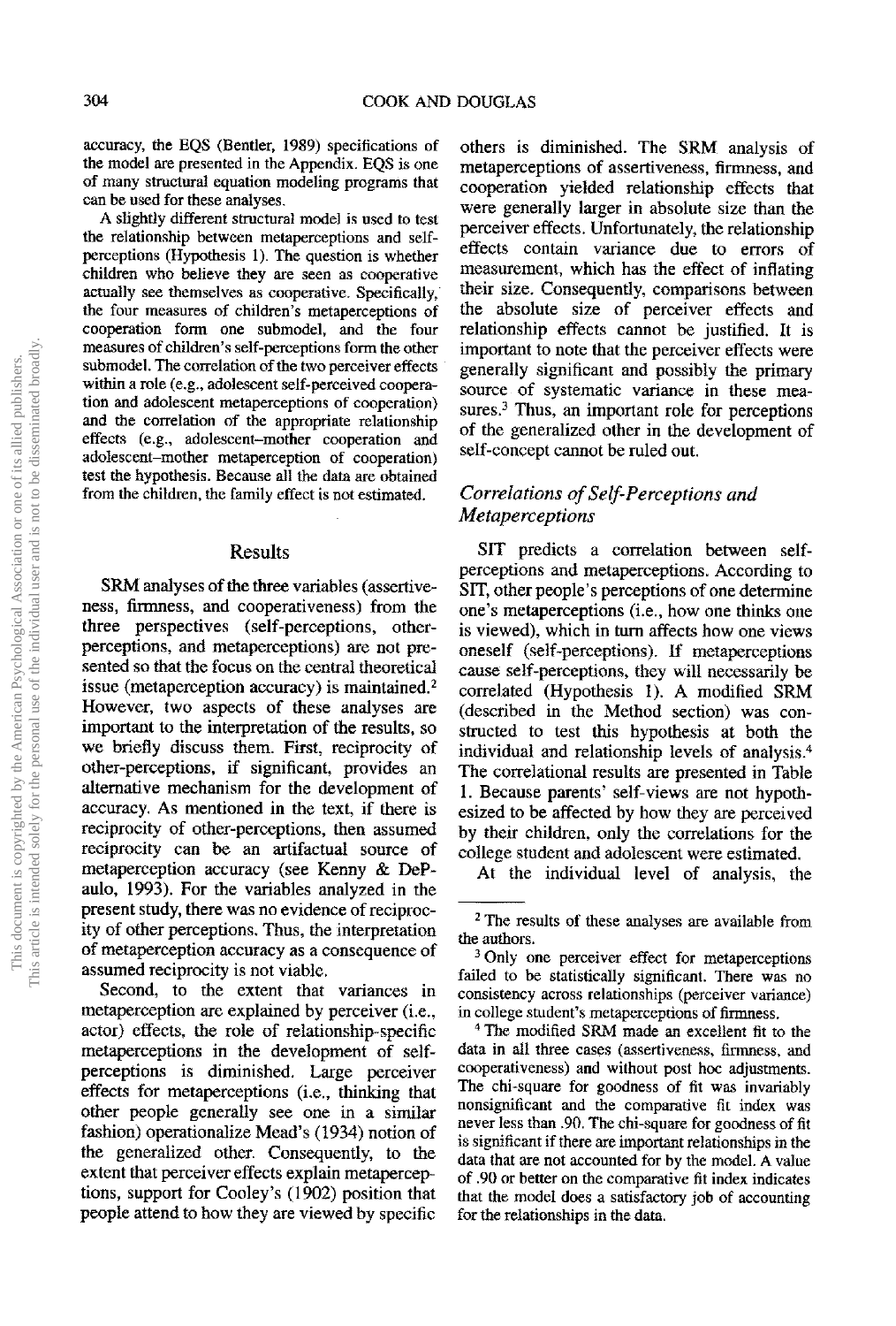association between self-perceptions and metaperceptions of assertiveness was significant for adolescents ( $r = .76$ ,  $p < .05$ ). For cooperation the association was significant for both the college students  $(r = .79, p < .05)$  and the adolescents  $(r = .81, p < .01)$ . At the dyadic level of analysis, the association between self-perceptions and metaperceptions was significant in the college student-mother relationship for assertiveness  $(r = .77, p < .05)$  and in the adolescent-mother relationship for firmness  $(r = -.64, p < .05)$ . The correlation was marginally significant in the college student-mother relationship for cooperation  $(r = .48, p < .10)$ . Thus, Hypothesis 1 (i.e., the tendency to see oneself in a fashion similar to how one thinks one is seen by significant others) is strongly supported at the individual level of analysis for cooperation and is partially supported for assertiveness (i.e., for college students but not their adolescent siblings). It is also supported at the dyadic level for college students' relationships with their mothers for the variable assertiveness. The negative correlation for firmness in the adolescent-mother relationship indicates that the more adolescents think they are viewed as firm by their mothers, the less firm they think they are in the relationship, an anomalous finding.

#### Table 1

*Correlations of Self-Perception Variables With Metaperception Variables at the Individual and Relationship Levels of Analysis*

| Level and<br>participant | Variable |        |         |  |
|--------------------------|----------|--------|---------|--|
|                          | Assert   | Firm   | Coop    |  |
| Individual level         |          |        |         |  |
| Student                  |          | .10    | .79**   |  |
| Adolescent               | .76**    | .16    | $.81**$ |  |
| Relationship level       |          |        |         |  |
| Student-mother           | $.77***$ | - 16   | .48*    |  |
| Student-father           | .23      | $-.51$ | .51     |  |
| Adolescent-mother        | .55      | - 64** | .29     |  |
| Adolescent-father        | .07      | - 49   | .46     |  |

*Note.* The dash indicates that the correlation could not be computed because of insufficient variance in one of the components. For the column headings, Assert stands for perceptions of assertiveness. Firm stands for perceptions of firmness, and Coop stands for perceptions of cooperativeness.

*\*p <* .10, two-tailed test that covariance differs from zero;  $Z > 1.65$ . \*\*p < .05, two-tailed test that covariance differs from zero; *Z >* 1.96.

#### Table 2

| Accuracy Correlations at the Individual and |  |  |
|---------------------------------------------|--|--|
| Relationship Levels of Analysis             |  |  |

| Level and          |        | Variable |      |
|--------------------|--------|----------|------|
| participant        | Assert | Firm     | Coop |
| Individual level   |        |          |      |
| Student            |        |          | .43  |
| Adolescent         | – വ    | -24      | 76** |
| Relationship level |        |          |      |
| Student-mother     | $-.03$ | .17      | .24  |
| Student-father     | .63**  | $-.01$   | - 56 |
| Adolescent-mother  |        | .05      | - 38 |
| Adolescent-father  | .39    | -34      |      |

*Note.* Dashes indicate that correlations could not be computed because of insufficient variance in one of the components. For die column headings. Assert stands for perceptions of assertiveness, Firm stands for perceptions of firmness, and Coop stands for perceptions of cooperativeness.

*\*p <* .10, two-tailed test that covariance differs from zero;  $Z > 1.65$ . \*\*p < .05, two-tailed test that covariance differs from zero;  $Z > 1.96$ .

# *Accuracy of Metaperceptions in Family Relationships*

According to Hypothesis 2, children should be accurate in their metaperceptions of their parents. This hypothesis was tested in an SRM analysis (see Method section) that measured the relationship between the children's metaperceptions (at the individual and dyadic levels of analysis) and their parents' other-perceptions (e.g., how assertive, firm, and cooperative the parents actually reported their children to be).<sup>5</sup> The correlations that measure accuracy at the individual and dyadic levels of analysis are presented in Table 2. At the individual level of analysis, there is significant accuracy in adolescents' metaperceptions of cooperation  $(r = .76,$ *p <* .05). Adolescents know whether their parents view them as cooperative. There are no

<sup>5</sup> The modified SRM made an excellent fit to the data for the variables assertiveness and cooperativeness. In both cases, the chi-square for goodness of fit was nonsignificant, and the comparative fit index was above .90. For firmness, the chi-square for goodness of fit was nonsignificant, but the comparative fit index was only .83, suggesting that some improvement could be made to the model. No post hoc adjustments were made to this model, however, to preserve its comparability io the models for assertiveness and cooperativeness.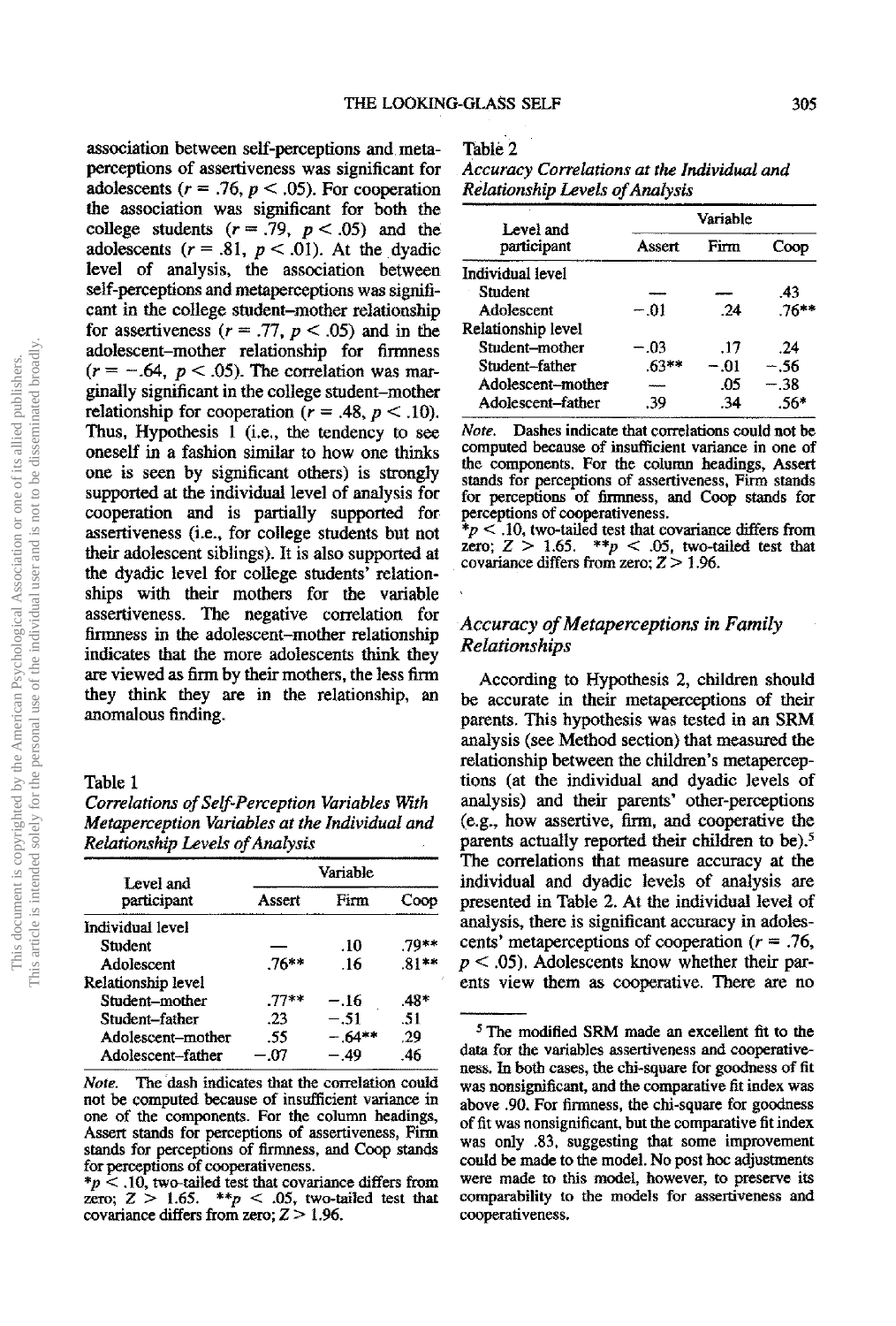other significant correlations for generalized (i.e., individual level) accuracy. At the dyadic level, college students know how assertive they are in the eyes of their fathers  $(r = .63, p < .05)$ , and there is marginally reliable accuracy in the adolescent-father relationship for metaperceptions of cooperation ( $r = .56$ ,  $p < .10$ ). Thus, there is partial support for Hypothesis 2.

#### Discussion

The accuracy with which people perceive others has been studied primarily by social and clinical psychologists, and few of these researchers have considered the developmental implications of accurate or inaccurate interpersonal perceptions. Most studies of accuracy do not involve perceptions among family members and may not have ecological validity in testing an inherently developmental issue such as the looking-glass self hypothesis. Although Felson (1989) investigated metaperceptions within a family context, his measures were not relationship specific, and his design did not enable direct tests of metaperception accuracy at both the individual and dyadic levels of analysis.

The present study focused on children's metaperceptions of their parents (i.e., how they think they are viewed by their parents). Insofar as the study involved the metaperceptions of both adolescents and their older, college-aged siblings, it could be characterized as a crosssectional study of development. Because all the measures were relationship specific, it was possible to use the SRM. This, in turn, allowed us to test hypotheses relevant to SIT at both the individual and dyadic levels of analysis.

The first hypothesis stated that metaperceptions would be correlated with self-perceptions. According to SIT, people's self-perceptions are caused by their own beliefs of how they are perceived by others (i.e., their metaperceptions), and therefore they should be correlated. At the dyadic level of analysis, the hypothesis was only weakly supported. Only 1 of 12 correlations between self-perceptions in particular relationships and metaperceptions in those relationships reached significance. These findings suggests that relationship-specific metaperceptions do not cause relationship-specific self-perceptions. At the individual level of analysis, the hypothesis received greater support. Three of six correlations were significant, and these tended to be large. Moreover, the correlations between

self-perceptions and metaperceptions of cooperation were significant for both adolescents and their older siblings. Thus, at the individual level of analysis, how young people think of themselves does tend to be related to how they think they are perceived by their parents, especially with respect to cooperation.

Our second hypothesis was that children's metaperceptions would be accurate. For generalized accuracy, the hypothesis was supported only for adolescents' metaperceptions of cooperation. For relationship-specific accuracy, the hypothesis was only supported for college students' metaperceptions of their fathers and only for the variable assertiveness. There is also marginally significant accuracy in adolescents' metaperceptions of cooperation in relationship to their fathers. Overall, young people do not know much about how they are perceived by their parents.

Why are children so unaware of how they are perceived by their parents? It could be that over time, family members just stop attending to cues about how other family members perceive them, as suggested by Kenny and DePaulo (1993). Although this may be the case for metaperceptions of assertiveness and firmness, it may be more difficult to ignore parental cues about cooperation. The frequency of parent-to-child communications about cooperation is likely greater than communications about assertiveness and firmness, especially if parents perceive a shortage of cooperation. In that case, communications about cooperation may also be affectively charged, thus adding salience to the cue. College students, by virtue of being away at school, may not be equally exposed to these communications. Moreover, their relative independence from parents may reduce the salience of even affectively charged admonitions. Adolescents, on the other hand, might be more attuned to cues about their parents' perceptions because their privileges depend more on parental evaluations of their behavior. It therefore makes sense mat adolescents, but not their older siblings, demonstrate generalized accuracy in metaperceptions of cooperation. The opportunity to regutions of cooperation. The opportunity to regularly observe cues regarding parental perceptions and the salience of parental perceptions might be two determinants of accuracy of metaperceptions. Felson  $(1980, 1981)$  has proposed similar factors to explain the relatively low levels of accuracy in children' peer relationships.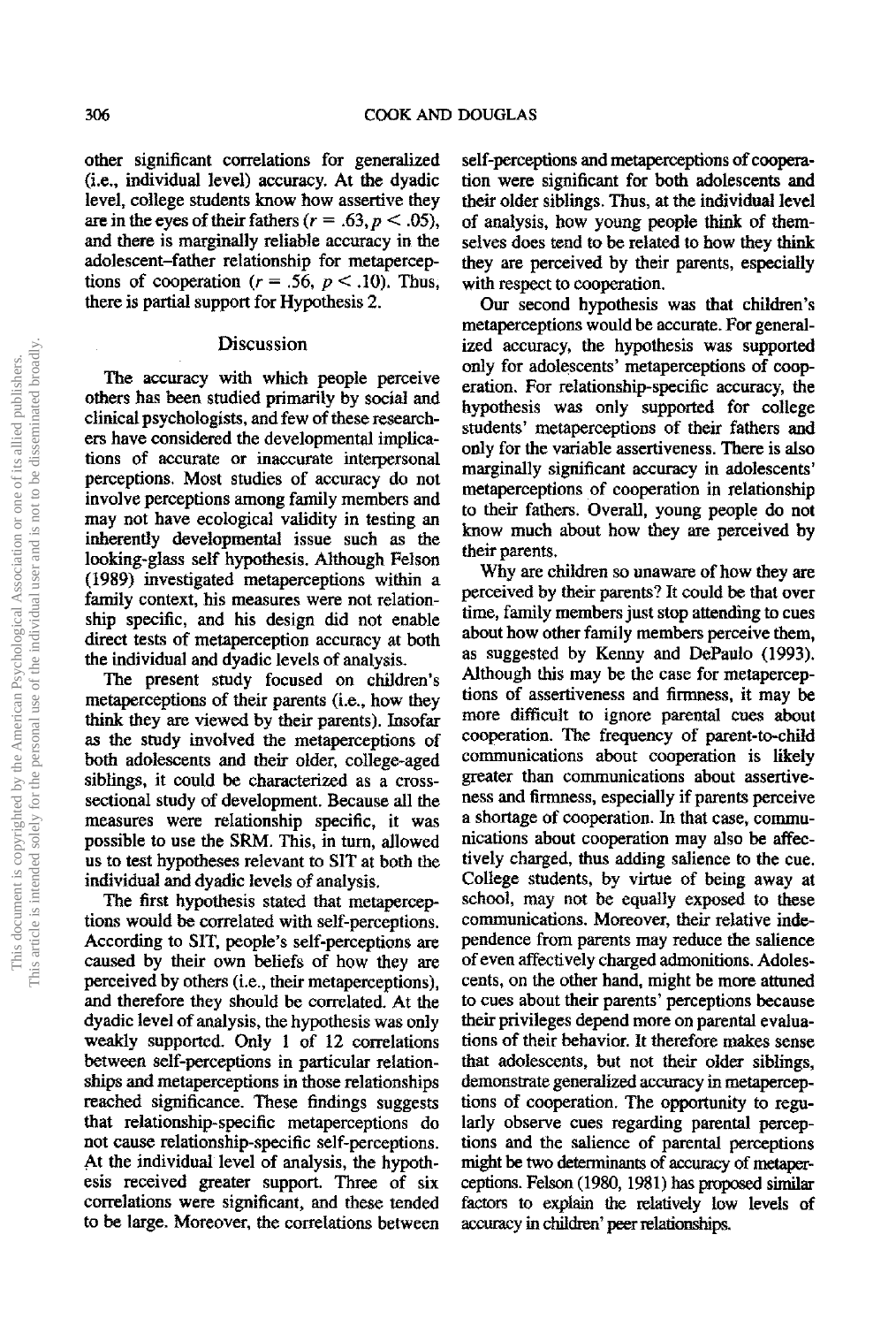Our findings and conclusions differ from those of Kenny and DePaulo (1993) in important ways. First, we did not find any evidence of reciprocity in family members' perceptions of cooperation, whereas they found significant levels of reciprocity of perceptions in the nonfamily samples they analyzed. Reciprocity of perceptions is of key importance because it can lead to an artifactual finding of accuracy if coupled with assumed reciprocity. The absence of reciprocity of perceived cooperation in our sample precludes this artifact and confound. Also, because of the presence of this confound in their analysis, Kenny and DePaulo discount their findings of accuracy, concluding there is little support for SIT. Because we lack this potential confound, we conclude that SIT is portential computing, we conclude that SIT is supported, at ieast it

Even though there was one instance of dyadic accuracy, we view our findings as primarily supporting Felson's (1989) conclusion that children are accurate about how they are perceived in general. Generalized accuracy can exist only if there is agreement among the perceivers about the characteristics of the target. Felson (1989) was unable to assess the degree of agreement in other-perceptions (as indicated by target effects), and Kenny and DePaulo (1993) did not fully consider the importance of perceiver agreement in determining self-perceptions. Clearly, if multiple family members see one as cooperative, or uncooperative, one is likely to receive more signals to that effect, and one is less able to dismiss these signals as the biased view of an individual. Thus, agreement from multiple informants, especially knowledgeable informants from one's own family, should have a relatively robust effect on the self-view.

This study suggests three considerations for future studies of accuracy in family relationships. First, the object of perception or judgment should have some adaptive value or salience for the perceiver. If the perceiver has no reason to attend to the cues, there is little reason to expect him or her to be accurate. Second, the object or cues for the perception must be perceivable. For example, perceptions of how other family members feel will not be perceived accurately unless the emotions result in clearly visible or audible signals or are otherwise communicated (perhaps verbally) to the perceiver. Finally, it seems likely that cues will be salient and

perceivable when the goals of the perceiver **and** the target are interdependent and potentially in conflict. In contrast to assertiveness and firmness in relationships, cooperation, which inherently involves interdependence of goals, provides an excellent exemplar for these criteria.

## References

- Bentler, P. M. (1989). *EQS structural equations program manual* Los Angeles: BMDP Statistical Software.
- Cairns, R. B. (1979). *Social development: The origins and plasticity of interchanges.* San Francisco: Freeman.
- Cook, W. L. (1993). Interdependence and the interpersonal sense of control: An analysis of family relationships. *Journal of Personality and Social Psychology, 64,* 587-601.
- Cook, W. L. (1994). A structural equation model of dyadic relationships within the family system. *Journal of Consulting and Clinical Psychology, 62,* 500-509.
- Cook, W. L., Kenny, D. A., & Goldstein, M. J. (1991). Parental affective style and the family system: A social relations model analysis. *Journal of Abnormal Psychology, 100,* 492-501.
- Cooley, C. H. (1902). *Human nature and the social order* (Rev. ed.). New York: Scribner's.
- Cronbach, L. J. (1955). Processes affecting scores on "understanding of others" and "assumed similarity." *Psychological Bulletin, 52,* 177-193.
- Felson, R. B. (1980). Communication barriers and the reflected appraisal process. *Social Psychology Quarterly, 43,* 223-233.
- FeLson, R. B. (1981). Ambiguity and bias in the self-concept. *Social Psychology Quarterly, 44,* 64-69.
- Felson, R. B. (1989). Parents and the reflected appraisal process: A longitudinal analysis. *Journal of Personality and Social Psychology, 56,* 965-971.
- Kashy, D. A., & Kenny, D. A. (1990). Analysis of family research designs: A model of interdependence. *Communication Research, 17,* 462-482.
- Kenny, D. A. (1995). *Interpersonal perception: A social relations analysis.* New York: Guilford Press.
- Kenny, D. A., & Albright, L. (1987). Accuracy in interpersonal perception: A social relations analysis. *Psychological Bulletin, 102,* 390-402.
- Kenny, D. A., & DePaulo, B. M. (1993). Do people know how others view them? An empirical and theoretical account. *Psychological Bulletin, 114,* 145-161.
- Kenny, D. A., & La Voie, L. (1984). The social relations model. In L. Berkowitz (Ed.), *Advances in experimental social psychology* (Vol. 18, pp. 142-182). Orlando, FL: Academic Press.
- Kenny, D. A., & Nasby, W. (1980). Splitting the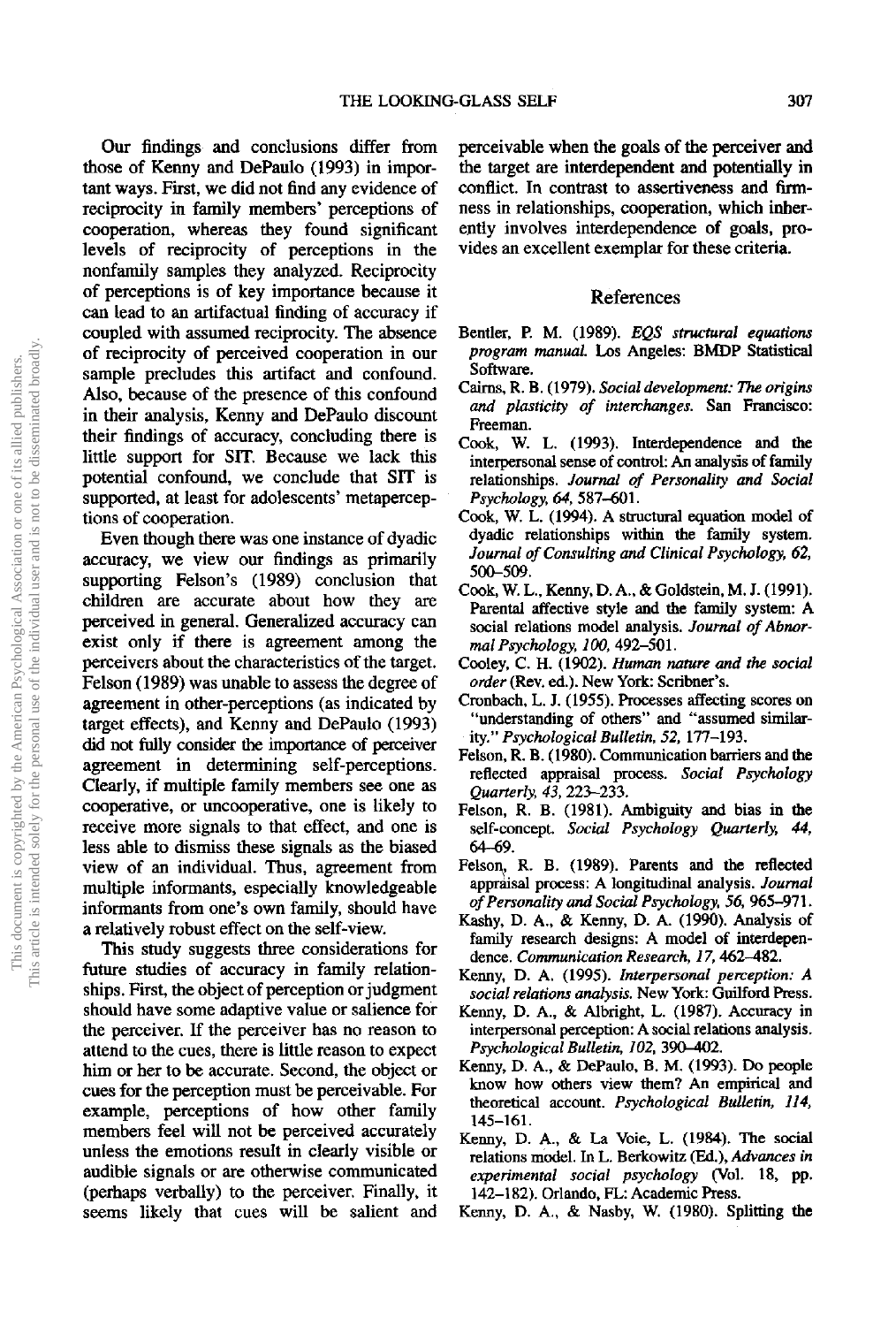reciprocity correlation. *Journal of Personality and* working models. *Journal of Personality and Social Social Psychology, 38,* 249-256. *Psychology, 60,* 861-869.

Kobak, R, *R., &* Hazan, C. (1991). Attachment in Mead, G. H. (1934). *Mind, self, and society.* Chicago: marriage: Effects of security and accuracy of

# Appendix

# EQS Program for the Social Relations Model Test of Accuracy

Following is the EQS program for the social relations model test of accuracy. Statements enclosed in brackets are comments, not part of the program. Relationship effects are not partitioned from error variance in this example.

/TITLE

SOCIAL RELATIONS MODEL - METAPERCEPT1ON ACCURACY IN TWO PARENT TWO CHILD FAMILIES /SPECIFICATIONS  $CAS = 51$ ;  $[N = 51$  families.]  $VAR = 8$ ; [There are eight variables.]  $MA = COR$ ; [Input matrix is correlations.]  $ME = ML$ ; [Method is maximum likelihood.] /LABELS  $V1 = MC$ ; [Mother-College student (other-perception)] V2 = MA; [Mother-Adolescent (other-perception)] V3 = FC; [Father-College student (other-perception)] V4 = FA; [Father-Adolescent (other-perception)]  $V5 = CM$ ; [College student-Mother (metaperception)]  $V6 = CF$ ; [College student-Father (metaperception)]  $V7 = AM$ ; [Adolescent-Mother (metaperception)] V8 = AF; [Adolescent-Father (metaperception)] /EQUATIONS  $\tilde{V}1 = F1 + F3 + E1;$  $V2 = F1 + F4 + E2$ ;  $V3 = F2 + F3 + E3$ ;  $V4 = F2 + F4 + E4;$  $V5 = F5 + F7 + E5$  $V6 = F5 + F8 + E6$ ;  $V7 = F6 + F7 + E7$ ;  $V8 = F6 + F8 + E8;$ /VARIANCES F1 TO F8  $=$  \*; [Variances of factors are free to vary.] E1 to  $E8 = *$ ; [Variances of residuals are free to vary.] /COVARIANCES  $F1, F7 = *;$  [Mother perceiver-target correlation]  $F2, F8 = *;$  [Father perceiver-target correlation]  $F3, F5 = *$ ; [Student accuracy at individual level of analysis] F4,  $F6 = *$ ; [Adolescent accuracy at individual level of analysis] E1,  $ES = *$ ; [Student dyadic accuracy with mother] E2, E7 =  $*$ ; [Adolescent dyadic accuracy with mother] E3,  $E6 = *$ ; [Student dyadic accuracy with father] E4,  $E8 =$ \*; [Adolescent dyadic accuracy with father] /Matrix [Insert correlation matrix here.] /Standard Deviations [List standard deviations in the order in which variables enter the correlation matrix.] /END